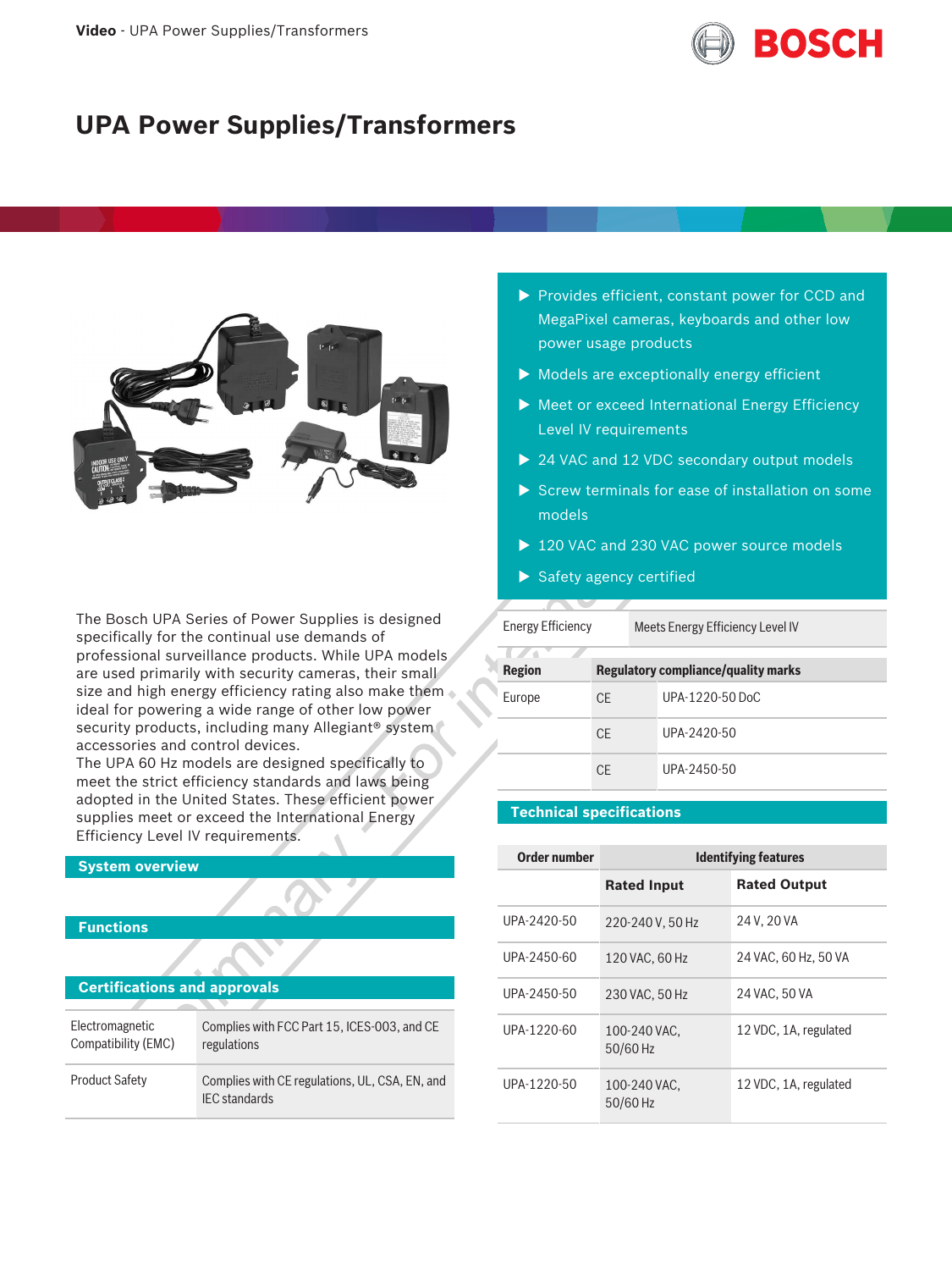### **UPA-2420-50**



UPA-2420-50 Power Supply

### **Electrical**

| Rated Input         | 220-240 V, 50 Hz |
|---------------------|------------------|
| <b>Rated Output</b> | 24 V, 20 VA      |

# **Mechanical**

| <b>Input Connectors</b>      | 2-prong, European Europlug standard<br>$(4 \, \text{mm} / 19 \, \text{mm})$ |
|------------------------------|-----------------------------------------------------------------------------|
| <b>Output Connectors</b>     | Three (3) screw terminals                                                   |
| Construction/Finish          | Black plastic case                                                          |
| Dimensions                   | 65.0 x 55.5 x 85.0 mm                                                       |
| $(W \times D \times H)$      | $(2.56 \times 2.19 \times 3.35 \text{ in.})$                                |
| Weight                       | $0.78$ kg $(1.72$ lb)                                                       |
| <b>Recommended Use</b>       | Medium power box cameras                                                    |
| <b>Environmental</b>         |                                                                             |
| <b>Operating Temperature</b> | $-10^{\circ}$ C to 40 $^{\circ}$ C                                          |
|                              | $(14^{\circ}$ F to $104^{\circ}$ F)                                         |
| Storage Temperature          | $-30^{\circ}$ C to $80^{\circ}$ C                                           |
|                              | $(-22^{\circ}$ F to 176 $^{\circ}$ F)                                       |

Humidity 30% to 85% relative

#### **Represented by:**

**Europe, Middle East, Africa: Germany: North America: Asia-Pacific:** Bosch Security Systems, LLC 130 Perinton Parkway Fairport, New York, 14450, USA Phone: +1 800 289 0096 Fax: +1 585 223 9180 Bosch Security Systems B.V. P.O. Box 80002 5600 JB Eindhoven, The Netherlands Phone: + 31 40 2577 284 emea.securitysystems@bosch.com emea.boschsecurity.com

Bosch Sicherheitssysteme GmbH Robert-Bosch-Ring 5 85630 Grasbrunn Germany www.boschsecurity.com



# UPA-2450-60 Power Supply

1 Legacy mounting tab

# **Electrical**

**UPA-2450-60**

| <b>Mechanical</b>   |                |
|---------------------|----------------|
| <b>Rated Output</b> | 24 VAC, 50 VA  |
| Rated Input         | 120 VAC, 60 Hz |

| Input Connectors         | 2-prong, North American standard (non-<br>polarized) |
|--------------------------|------------------------------------------------------|
| <b>Output Connectors</b> | Two (2) screw terminals                              |

onlinehelp@us.bosch.com www.boschsecurity.us

Robert Bosch (SEA) Pte Ltd, Security Systems<br>11 Bishan Street 21<br>Singapore 573943<br>Phone: +65 6571 2808<br>Fax: +65 6571 2699 apr.securitysystems@bosch.com www.boschsecurity.asia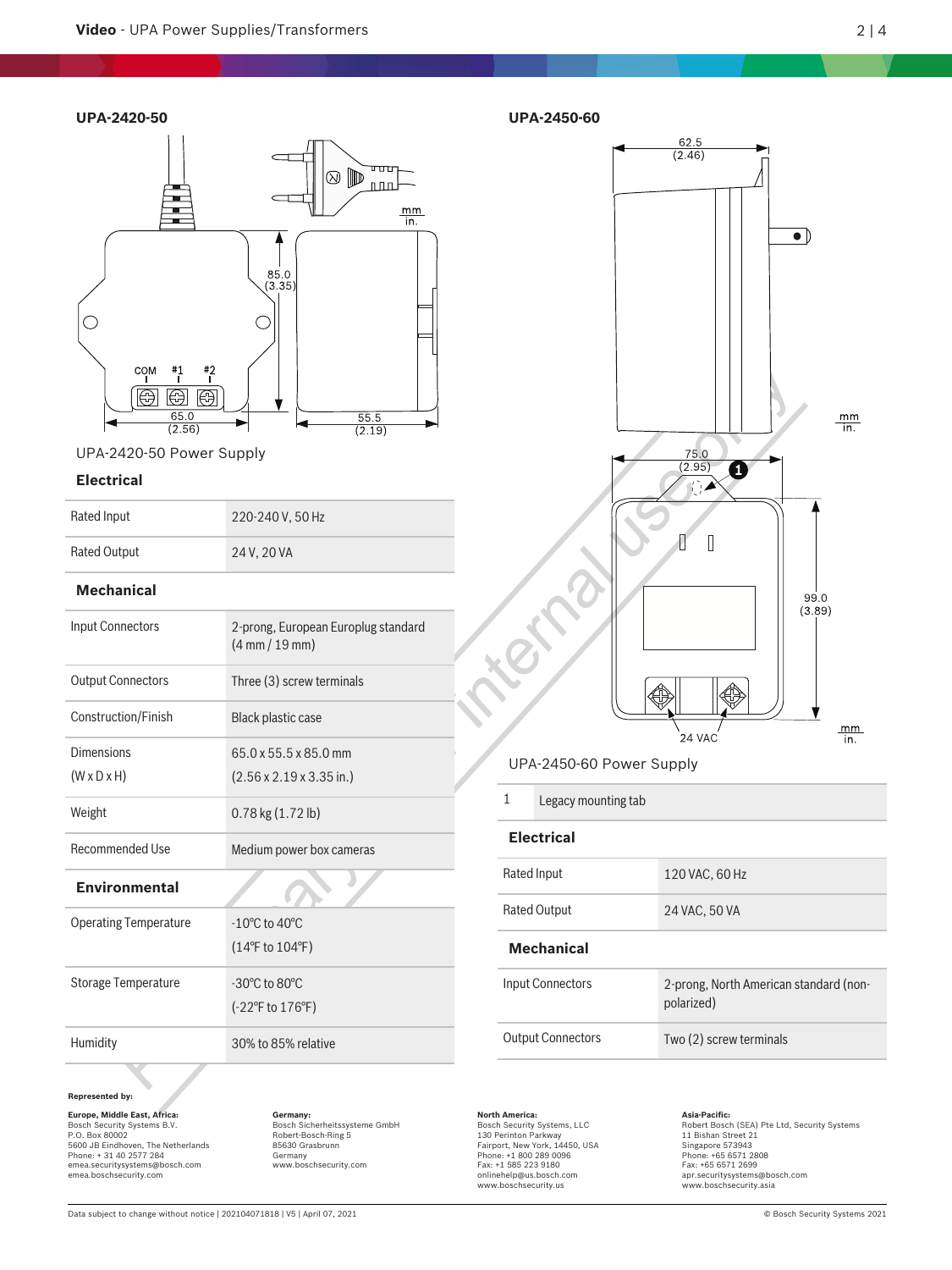| Construction/Finish                   | Black plastic case                                                    |
|---------------------------------------|-----------------------------------------------------------------------|
| Dimensions<br>$(W \times D \times H)$ | 75.0 x 62.5 x 99.0 mm<br>$(2.95 \times 2.46 \times 3.89 \text{ in.})$ |
| Weight                                | $0.84$ kg $(1.86$ lb)                                                 |
| Recommended Use                       | Bosch KBE Series pre-package cameras                                  |

# **Environmental**

| <b>Operating Temperature</b> | $-10^{\circ}$ C to 40 $^{\circ}$ C<br>$(14^{\circ}$ F to $104^{\circ}$ F) |
|------------------------------|---------------------------------------------------------------------------|
| Storage Temperature          | $-30^{\circ}$ C to $80^{\circ}$ C<br>$(-22^{\circ}$ F to $176^{\circ}$ F) |
| Humidity                     | 30% to 85% relative                                                       |

# **UPA-2450-50**



# UPA-2450-50 Power Supply

#### **Electrical**

| Rated Input              | 230 VAC, 50 Hz                                                          |
|--------------------------|-------------------------------------------------------------------------|
| <b>Rated Output</b>      | 24 VAC, 50 VA                                                           |
| <b>Mechanical</b>        |                                                                         |
| Input Connectors         | 2-prong, European Europlug standard<br>$(4 \text{ mm} / 19 \text{ mm})$ |
| <b>Output Connectors</b> | Two (2) screw terminals                                                 |
|                          |                                                                         |

#### **Represented by:**

**Europe, Middle East, Africa: Germany: North America: Asia-Pacific:** Bosch Security Systems, LLC 130 Perinton Parkway Fairport, New York, 14450, USA Phone: +1 800 289 0096 Fax: +1 585 223 9180 Bosch Security Systems B.V. P.O. Box 80002 5600 JB Eindhoven, The Netherlands Phone: + 31 40 2577 284 emea.securitysystems@bosch.com emea.boschsecurity.com

Bosch Sicherheitssysteme GmbH Robert-Bosch-Ring 5 85630 Grasbrunn Germany www.boschsecurity.com

| Construction/Finish                          | Black plastic case                                                 |
|----------------------------------------------|--------------------------------------------------------------------|
| <b>Dimensions</b><br>$(W \times D \times H)$ | 75 x 62.5 x 99.0 mm<br>$(2.95 \times 2.46 \times 3.9 \text{ in.})$ |
| Weight                                       | $1.16$ kg $(2.56$ lb)                                              |
| Recommended Use                              | Bosch KBE Series pre-packaged camera                               |
|                                              |                                                                    |

### **Environmental**

| <b>Operating Temperature</b> | $-10^{\circ}$ C to 40 $^{\circ}$ C<br>$(14^{\circ}$ F to $104^{\circ}$ F) |
|------------------------------|---------------------------------------------------------------------------|
| Storage Temperature          | $-30^{\circ}$ C to $75^{\circ}$ C<br>$(-22^{\circ}$ F to $167^{\circ}$ F) |
| Humidity                     | 30% to 85% relative                                                       |





UPA-1220-60 Power Supply

#### **Electrical**

| Rated Input              | 100-240 VAC, 50/60 Hz                                |  |
|--------------------------|------------------------------------------------------|--|
| <b>Rated Output</b>      | 12 VDC, 1.0 A, regulated                             |  |
| Mechanical               |                                                      |  |
| Input Connectors         | 2-prong, North American standard (non-<br>polarized) |  |
| <b>Output Connectors</b> | $2.1 \times 5.5 \times 10.0$ mm plug                 |  |
|                          |                                                      |  |

onlinehelp@us.bosch.com www.boschsecurity.us

Robert Bosch (SEA) Pte Ltd, Security Systems<br>11 Bishan Street 21<br>Singapore 573943<br>Phone: +65 6571 2808<br>Fax: +65 6571 2699 apr.securitysystems@bosch.com www.boschsecurity.asia